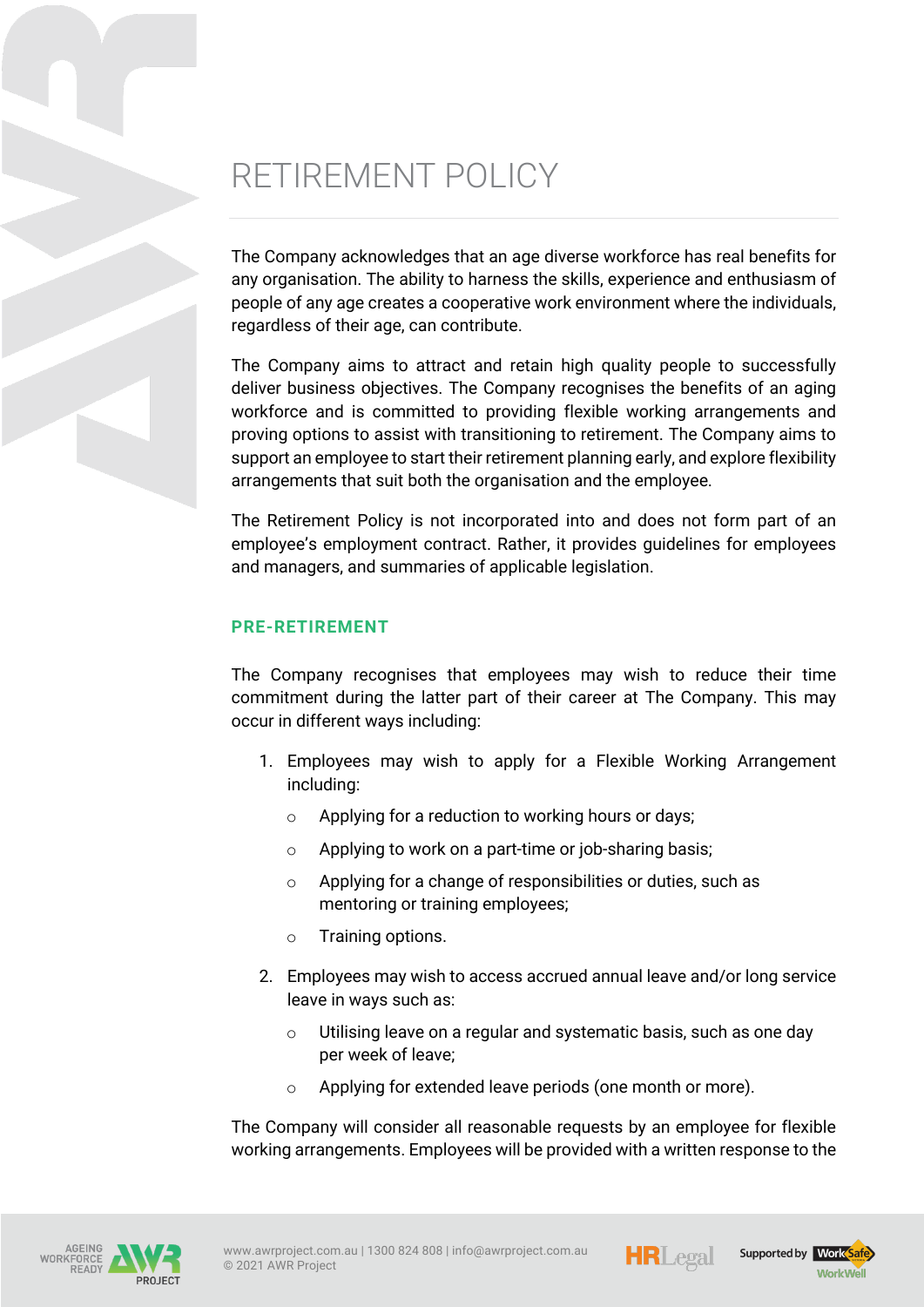request within 21 days, stating whether the request is granted or refused. A request will only be refused on reasonable business grounds.

Where a request cannot be facilitated, the parties will discuss the request and consider alternative approaches that would accommodate the needs of both the employee and The Company.

All applications for leave must be mutually agreed, but The Company will facilitate access to leave where reasonable to do so.

# **CONSIDERATIONS FOR RETIREMENT**

Retirement is the voluntary end of employment by an employee who intends to retire. Phased retirement is a staggered plan or agreement with the organisation working towards a retirement date. When considering retiring, there are several matters that employees should explore and good planning can be of assistance.

There is no mandatory retirement age in Australia. However, employees may wish to retire upon reaching a particular age (related to access to their superannuation). The Company will aim to provide resources to support career progression and retirement planning conversations. Retirement planning may include understanding what happens to superannuation when employees retire, as well as health and wellbeing considerations.

Retirement and superannuation focused seminars may be scheduled to assist employees with late career transition to retirement. These seminars aim to assist with employees' financial planning and pension options. Please note that The Company is not able to offer personal financial advice, therefore independent financial advice is strongly recommended to make informed decisions about retirement options, superannuation and financial planning. This includes where an employee is retiring, implementing a phased retirement or seeking reemployment after retirement.

#### **PHASED RETIREMENT**

An employee who wishes to explore a phased retirement must discuss their plans with their manager. Employees should provide the Company with at least four weeks' notice of their intention to take a phased retirement.

A phased retirement may take many forms, but the terms must be agreed by both the employee and the Company. By agreement, an employee can provide anywhere up to two years of their intention to retire. Employees should also consider flexible work options and/or accessing accrued annual leave and/or long service leave.